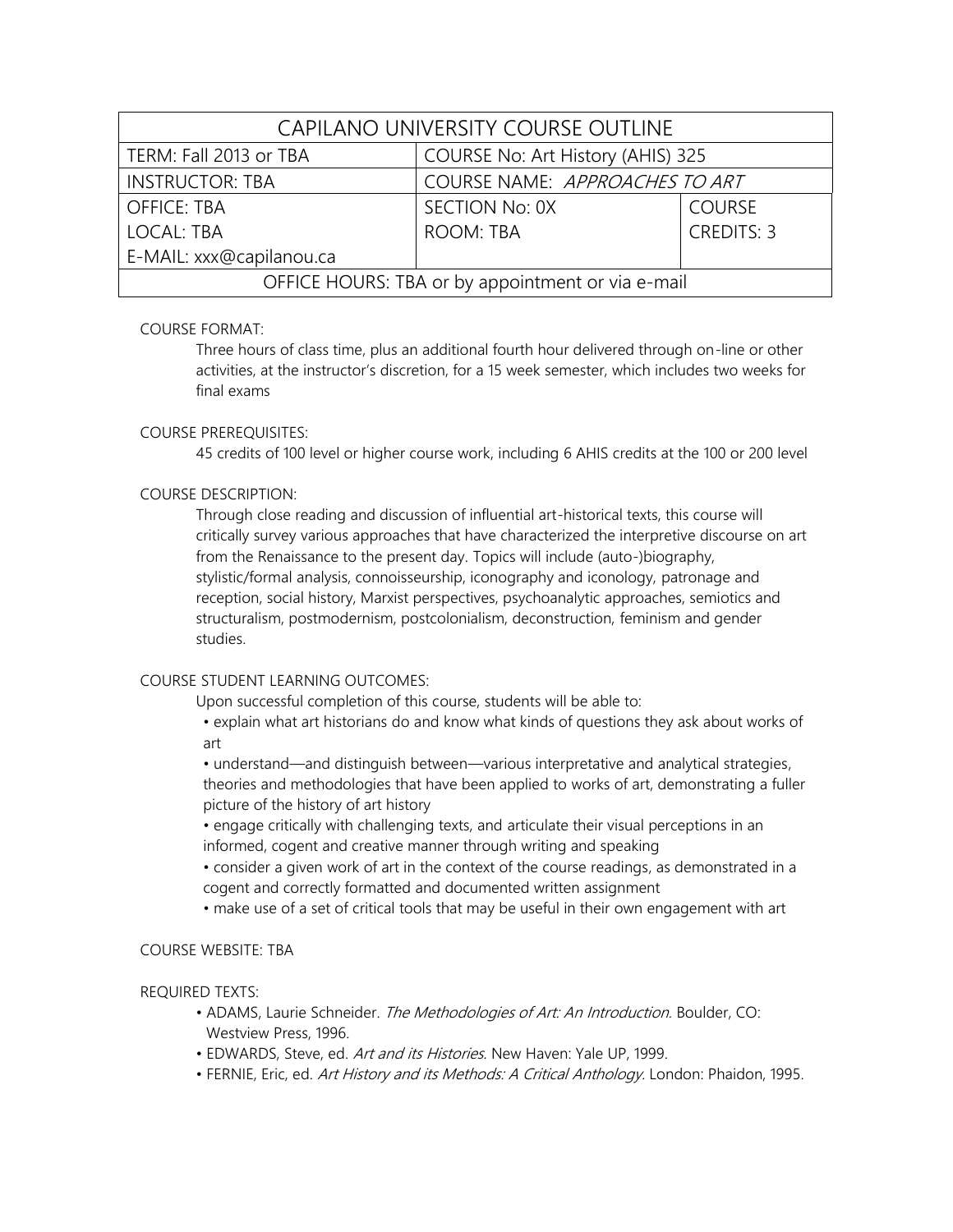• PREZIOSI, Donald, ed. The Art of Art History: A Critical Anthology. 2<sup>nd</sup> ed. Oxford: Oxford UP, 2009.

### ALTERNATIVE OR SUPPLEMENTART TEXTS:

- BARNET, Sylvan. A Short Guide to Writing about Art. 10<sup>th</sup> ed. Upper Saddle River, NJ: Prentice Hall/Pearson, 2010.
- D'ALLEVA, Anne. Look Again! Art History and Critical Theory. Upper Saddle River, NJ: Prentice Hall, 2004.
- MINOR, Vernon H. Art History's History. 2<sup>nd</sup> ed. Upper Saddle River, NJ: Prentice Hall/Pearson, 2001.
- WARTENBURG, Thomas E. *The Nature of Art.* 2<sup>nd</sup> ed. Belmont, CA: Thompson Wadsworth, 2007.

# COURSE CONTENT

NOTE: Students are responsible for doing all the required ("ALL READ") readings before class, as documented by their weekly reading reports; in addition, the instructor will choose 2-3 further selections ("FOR POTENTIAL GROUP DISCUSSION IN CLASS") to be read and discussed in groups during class time.

### Week 1: INTRODUCTION: WHAT IS ART?

#### ALL READ:

• Laurie S. ADAMS, The Methodologies of Art: An Introduction, chapter 1.

# FOR POTENTIAL GROUP DISCUSSION IN CLASS:

• Donald PREZIOSI, Introduction, and "Art History: Making the Visible Legible," in The Art of Art History, pp. 1-11.

- Eric FERNIE, "Introduction: A History of Methods."
- Steve EDWARDS, Art and Its Histories, introduction.

#### Week 2: BIOGRAPHY AND AUTOBIOGRAPHY

# ALL READ:

- ADAMS, chapter 6.
- PLINY the ELDER, excerpts, in EDWARDS, pp. 97-100.
- VASARI, excerpts from The Lives of the Artists, in FERNIE, pp. 22-42; PREZIOSI, pp.
- 22-26; "Life of Ambrogio Lorenzetti," in EDWARDS, pp. 93-96.

### FOR POTENTIAL GROUP DISCUSSION IN CLASS:

- GHIBERTI, from the *Second Commentary*, in EDWARDS, pp. 100-104.
- CELLINI, from the *Autobiography*, in EDWARDS, pp. 105-109.
- Van MANDER, from The Painter's Book, in FERNIE, pp. 43-57.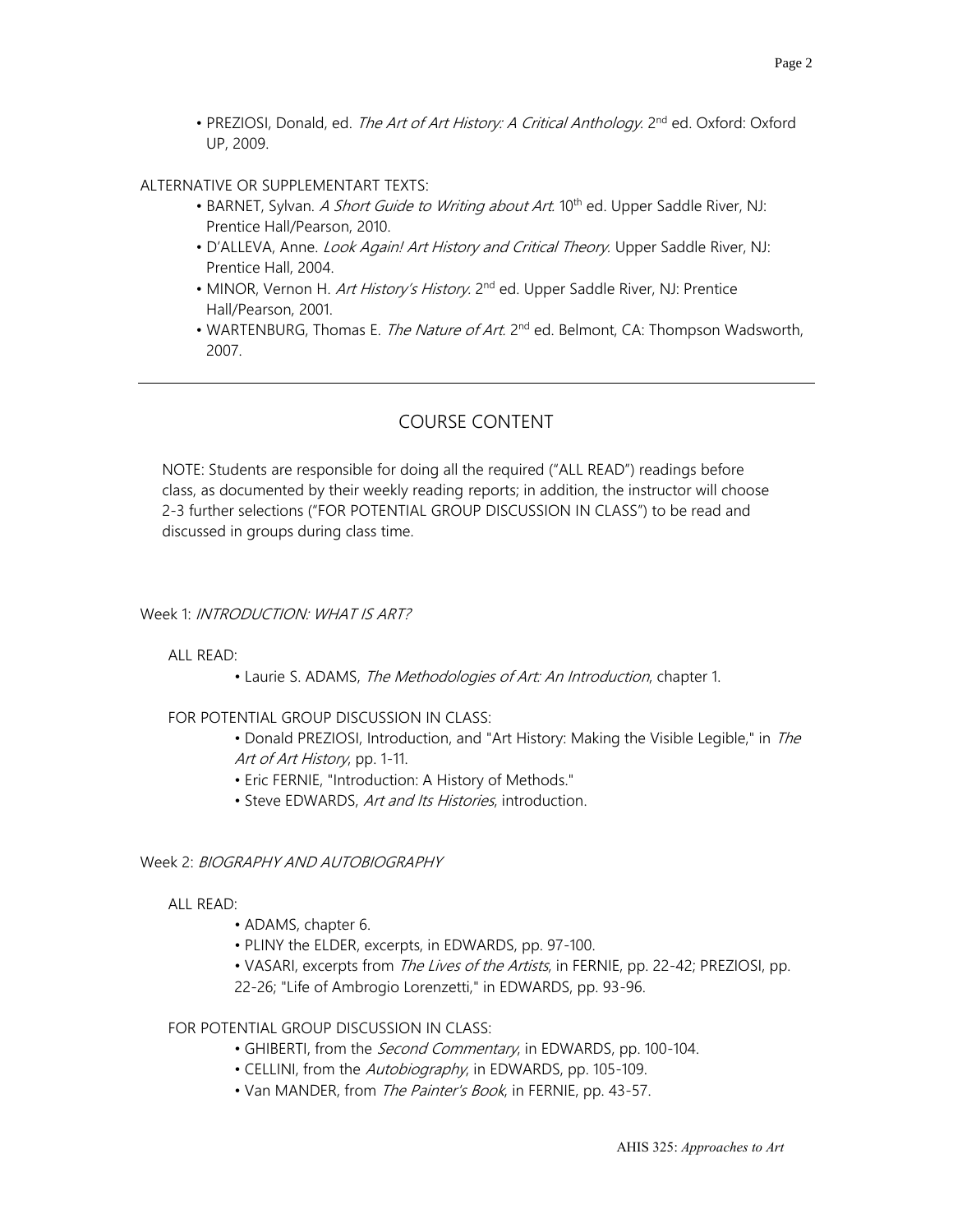- BELLORI, from Lives of the Modern Painters ... in FERNIE, pp. 58-67
- GONCOURTS, from French 18th-Century Painters, in EDWARDS, pp. 118-120.
- KRIS and KURZ, from Legend, Myth and Magic, in EDWARDS, pp. 124-128.

#### Week 3: CONNOISSEURSHIP, STYLISTIC AND FORMAL ANALYSIS

ALL READ:

- ADAMS, chapter 2.
- WINCKELMANN, "Reflections on the Imitation of Greek Works," in PREZIOSI, pp. 27-34.
- WÖLFFLIN, from *Principles of Art History*, in PREZIOSI, pp. 119-128; and in FERNIE, pp. 127-151.
- MORELLI, from Italian Painters, in FERNIE, pp. 103-115.

# FOR POTENTIAL GROUP DISCUSSION IN CLASS:

- HOGARTH, excerpt from The Analysis of Beauty, in EDWARDS, pp. 43-52.
- RIEGL, "Leading Characteristics of the Late Roman 'Kunstwollen,'" in PREZIOSI, pp. 155- 161, and "Late Roman Art Industry," in FERNIE, pp. 116-126.
- FRANKL, from *Principles of Architectural History*, in FERNIE, pp. 152-156.
- FOCILLON, from The Life of Forms in Art, in FERNIE, pp. 168-178.

• GOMBRICH, "Style," in PREZIOSI, pp. 129-140, and "Norm and Form," in EDWARDS, pp. 72-78.

• BAXENDALL, from *Patterns of Intention*, in PREZIOSI, pp. 45-53.

# Week 4: MODERNIST AESTHETICS AND THE AVANT-GARDE

ALL READ:

- PREZIOSI, introduction to chapter 2 ("Aesthetics").
- KANT, The Critique of Judgement, in PREZIOSI, pp. 62-79.
- HEGEL, "Philosophy of Fine Art," in PREZIOSI, pp. 80-88.
- FRY, from *Vision and Design*, in FERNIE, pp. 157-167.

# FOR POTENTIAL GROUP DISCUSSION IN CLASS:

- BAUDELAIRE, "On the Heroism of Modern Life," in EDWARDS, pp. 193-196.
- SIGNAC, "Impressionists and Revolutionaries," in EDWARDS, pp. 200-202.
- MARINETTI, "Foundation and Manifesto of Futurism," in EDWARDS, pp. 205-207.
- BARR, "The Development of Abstract Art," in FERNIE, pp. 179-180.
- GREENBERG, "Avant Garde and Kitsch," in EDWARDS, pp. 211-216.
- BURGER, from *The Theory of the Avant-Garde*, in EDWARDS, pp. 216-221.
- HUYSSEN, introduction to After the Great Divide, in EDWARDS, pp. 221-224.
- RODOWICK, "Impure Mimesis," in PREZIOSI, pp. 89-108.

#### Week 5: ICONOGRAPHY AND ICONOLOGY

# PAPER BIBLIOGRAPHY DUE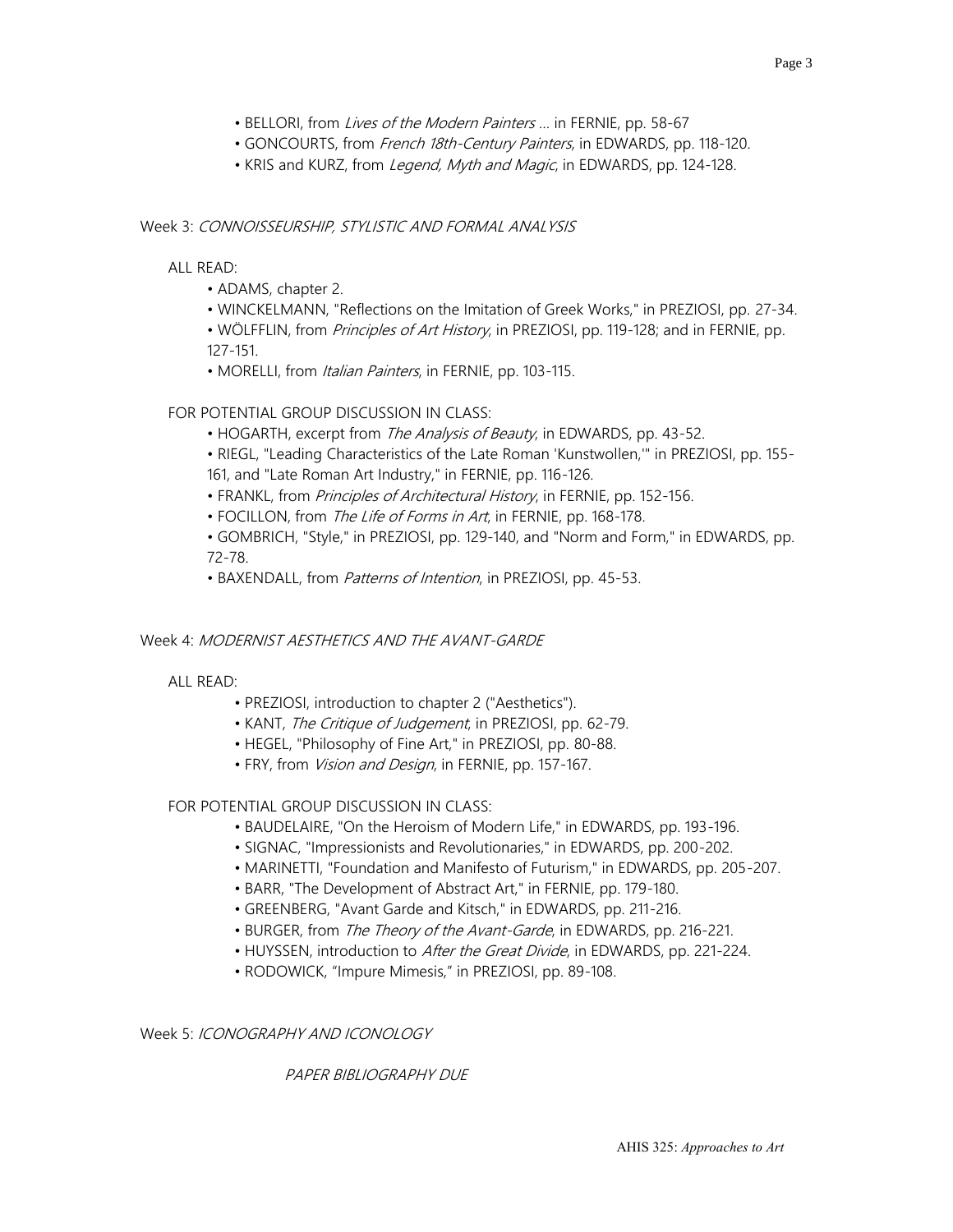### ALL READ:

- ADAMS, chapter 3.
- PANOFSKY, "Iconography and Iconology," in PREZIOSI, pp. 220-235.

# FOR POTENTIAL GROUP DISCUSSION IN CLASS:

- PREZIOSI, introduction to chapter 5 ("Mechanisms of Meaning").
- PANOFSKY, "The History of Art as a Humanistic Discipline," in FERNIE, pp. 181-195.
- FAGG, "In Search of Meaning in African Art," in FERNIE, pp. 237-244.
- ALPERS, "Interpretation without Representation," in FERNIE, pp. 281-290.

### Week 6: ACADEMIES, PATRONAGE AND PROBLEMS OF MUSEOLOGY

#### ALL READ:

- FELIBIEN, Conférence de l'Académie Royale, in EDWARDS, pp. 34-36.
- DUNCAN, "The Art Museum as Ritual," in PREZIOSI, pp. 424-434.

# FOR POTENTIAL GROUP DISCUSSION IN CLASS:

- REYNOLDS, excerpt from the *Discourses on Art*, in EDWARDS, pp. 36-43.
- RUSKIN, evidence to the National Gallery Site Commission, in EDWARDS, pp. 63-69.
- CROW, "The Salon Exhibition," in EDWARDS, pp. 85-89.

### Week 7: ANTHROPOLOGICAL AND MARXIST PERSPECTIVES

#### ALL READ:

- ADAMS, chapter 4.
- WARBURG, "Images from the Region of the Pueblo Indians, in PREZIOSI, pp. 162-188.
- CLARK, "The Conditions of Artistic Creation," in FERNIE, pp. 245-253.

#### FOR POTENTIAL GROUP DISCUSSION IN CLASS:

- PREZIOSI, introduction to chapter 4 ("Anthropology and/as Art History").
- BURCKHARDT, from *Reflections on History*, in FERNIE, pp. 85-91.
- MORRIS, "The Revival of Architecture," in FERNIE, pp. 92-102.
- HAUSER, from The Philosophy of Art History, in FERNIE, pp. 201-213.
- GOMBRICH, "In Search of Cultural History," in FERNIE, pp. 223-236.
- WIND, "Warburg's Concept of 'Kulturwissenschaft," in PREZIOSI, pp. 189-194.
- FARAGO, "Silent Moves," in PREZIOSI, pp. 195-212.
- BENJAMIN, "The Work of Art in the Age of its Technological Reproducibility," in PREZIOSI, pp. 435-442.
- DEBORD, excerpt from *Society of the Spectacle*, in EDWARDS, pp. 313-315.

### Week 8: PSYCHOANAI YTIC APPROACHES

#### ALL READ:

• ADAMS, chapters 9, 10 and 11.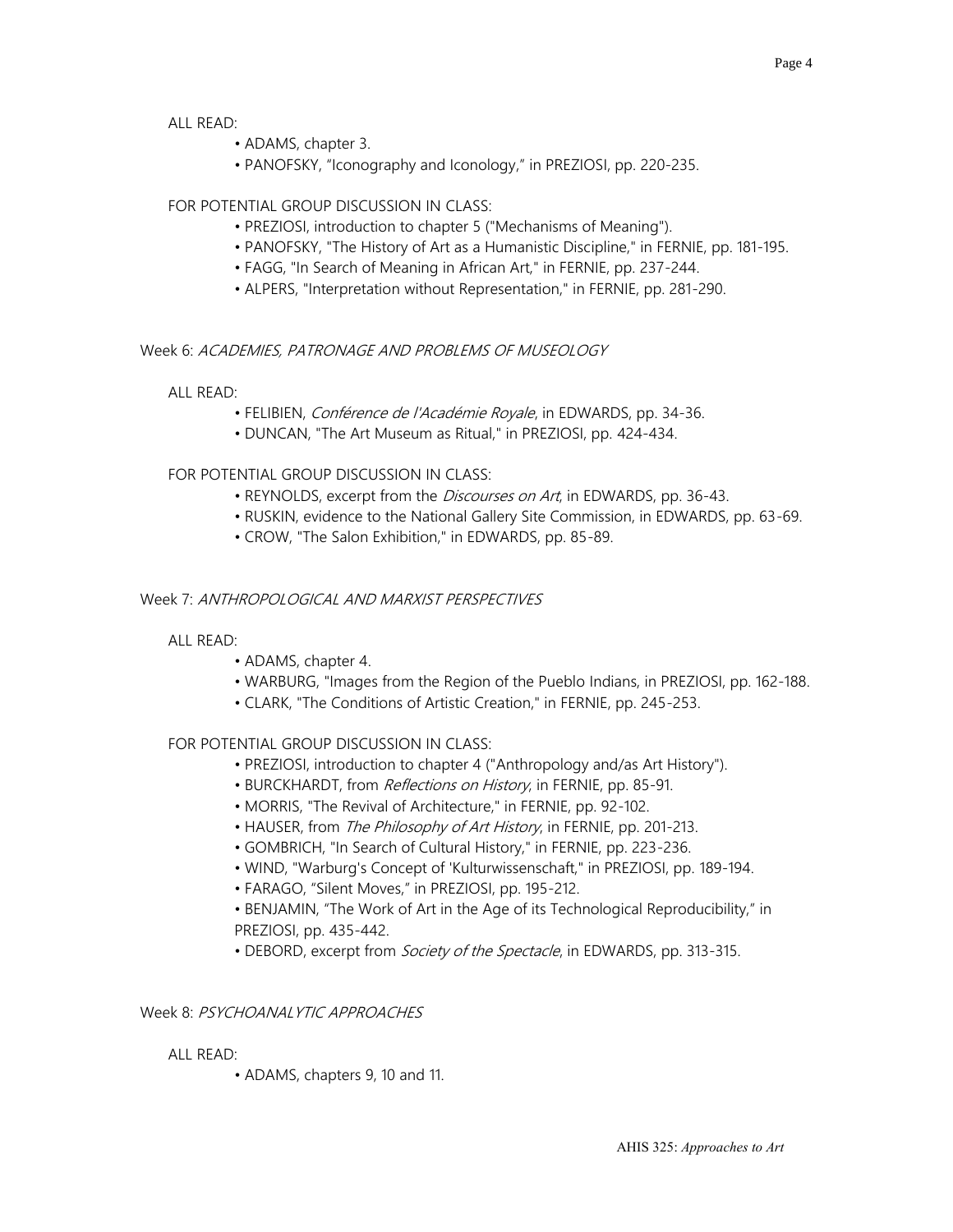### FOR POTENTIAL GROUP DISCUSSION IN CLASS:

- ROSE, "Sexuality in the Field of Vision," in EDWARDS, pp. 167-173.
- MULVEY, "Fears, Fantasies and the Male Unconscious," in EDWARDS, pp. 173-178.

# Week 9: SEMIOTICS AND STRUCTURALISM

### ALL READ:

• ADAMS, chapter 7.

# FOR POTENTIAL GROUP DISCUSSION IN CLASS:

- DAMISCH, "Semiotics and Iconography," in PREZIOSI, pp. 236-242.
- BAL and BRYSON, "Semiotics and Art History," in PREZIOSI, pp. 243-255.

### Week 10: POST-STRUCTURALISM AND DECONSTRUCTION

### ALL READ:

• ADAMS, chapters 7 (continued) and 8.

### FOR POTENTIAL GROUP DISCUSSION IN CLASS:

- PREZIOSI, introduction to chapter 6 ("Deconstruction").
- MELVILLE, "The Temptations of New Perspectives," in PREZIOSI, pp. 274-283.
- HEIDEGGER, "The Origin of the Work of Art," in PREZIOSI, pp. 284-295.
- SCHAPIRO, "The Still Life as a Personal Object," in PREZIOSI, pp. 296-300.
- DERRIDA, "Restitutions of the Truth in Pointing ['Pointure']," in PREZIOSI, pp. 301-315.

#### Week 11: POSTMODERNISM and POSTCOLONIALISM

#### ALL READ:

• PREZIOSI, introduction to chapter 8 ("Globalization and its Discontents").

#### FOR POTENTIAL GROUP DISCUSSION IN CLASS:

- BELTING, from The End of the History of Art? in FERNIE, pp. 291-295.
- OGUIBE, "In the Heart of Darkness," in FERNIE, pp. 314-322.
- FOUCAULT, "What is an Author?" in PREZIOSI, pp. 321-334.
- KELLY, "Re-viewing Modernist Criticism," in PREZIOSI, pp. 352-355.
- MITCHELL, "Orientalism and the Exhibitionary Order," in PREZIOSI, pp. 409-423.
- SMITH, "Visual Culture Studies," in PREZIOSI, pp. 455-466.

# Week 12: FEMINISM AND GENDER STUDIES

#### ALL READ:

• ADAMS, chapter 5.

• NOCHLIN, "Why Have There Been No Great Women Artists?" in EDWARDS, pp. 152- 161.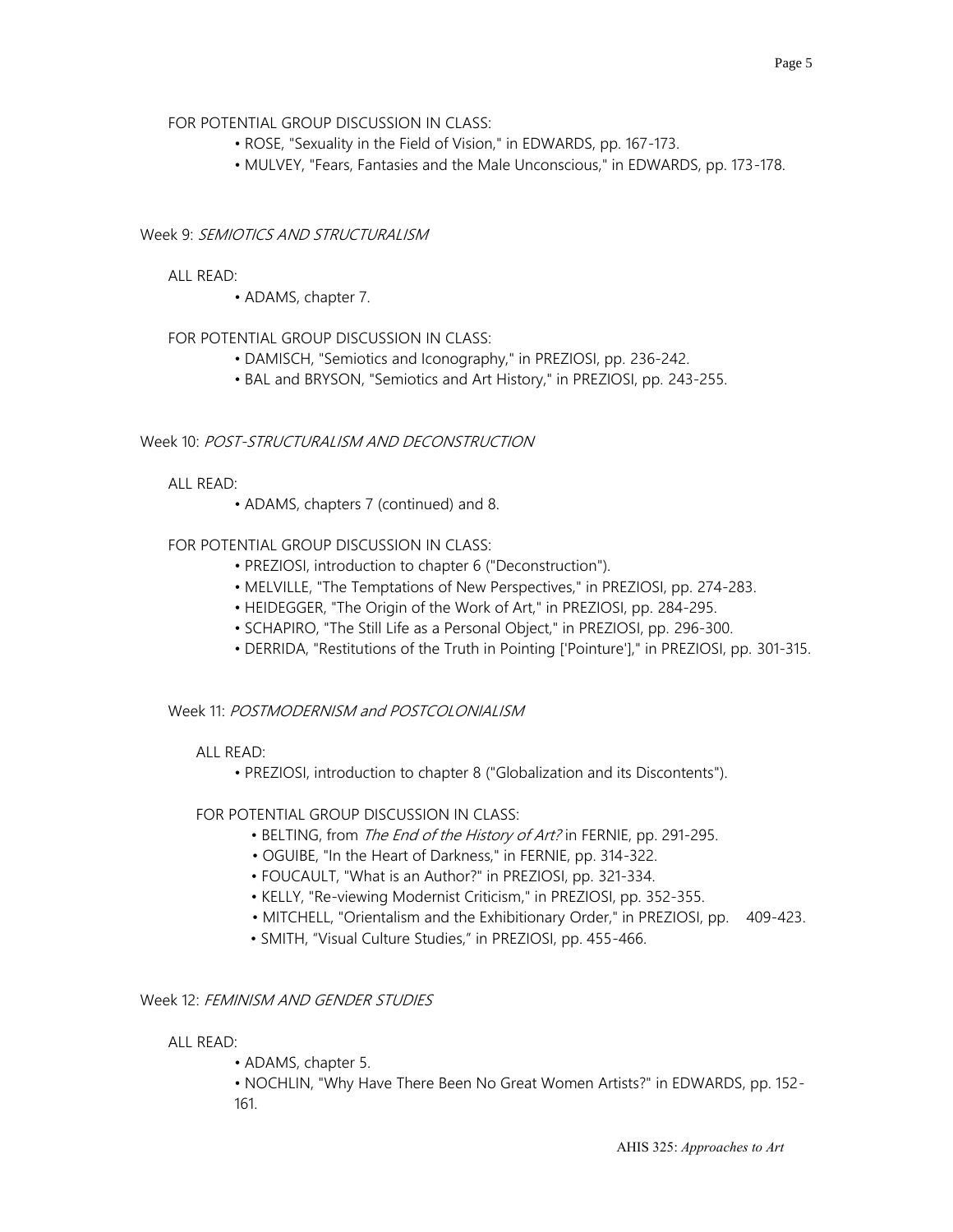# FOR POTENTIAL GROUP DISCUSSION IN CLASS:

- PREZIOSI, introduction to chapter 7 ("Authorship and Identity").
- BATTERSBY, "The Clouded Mirror," in EDWARDS, pp. 129-133.
- CHICAGO, excerpt from The Dinner Party, and JONES, "The Sexual Politics of The Dinner Party," in EDWARDS, pp. 143-146, 146-152.
- POLLOCK, "Feminist Interventions in the History of Art," in FERNIE, pp. 296-313, and "Differencing, Feminism and the Canon," in EDWARDS, pp. 161-166.
- [Additional reserve readings to be announced in class.]
- OWENS, "The Discourse of Others," in PREZIOSI, pp. 335-355.
- BUTLER, "Performative Acts," in PREZIOSI, pp. 356-366.
- DOYLE, "Queer Wallpaper," in PREZIOSI, pp. 391-399.

# Week 13: STUDENT PRESENTATIONS OF RESEARCH

# FINAL PAPER DUE

Weeks 14 and 15: FINAL EXAM PERIOD (no final exam in this course)

# COURSE ASSIGNMENTS:

The primary focus of this course will be the comprehension and critical discussion of the assigned readings. The texts are extensive, diverse and challenging. This makes it critical for every participant to complete each weekly assignment on schedule and to participate fully in every discussion. All students must do all the assigned readings. There will be no final exam. Your final course grade will take into account three major criteria:

1) Reading reports. At the beginning of each class, each student will submit a brief reading report (1- 2 pages) on the required readings for that week, following guiding questions supplied by the instructor the previous week. Each reading report will receive a grade out of 5 points. Each report will also include a student-generated question related to the readings; during the class, the instructor will select several of these questions for group discussion. The top 10 grades for these reading reports will account for 50% (10 x 5%) of your final grade.

2) Participation. This is defined as coming to class, speaking up, working actively within groups, and giving a final brief oral-visual presentation on your written project in Week 13. It will count towards 10% of your final grade.

3) A Written Assignment. This bibliographic and research project will allow you to explore the possibilities and problems raised by applying various methodologies to a single work of art of your choice. This assignment requires that you critically apply at least four of the methodologies introduced in the course, demonstrating a multidisciplinary approach to your chosen work. The project will involve two stages of conceptualization and development: an annotated bibliography (due in Week 5, worth 10% of your final grade) and a scholarly paper (due in Week 13, worth 30% of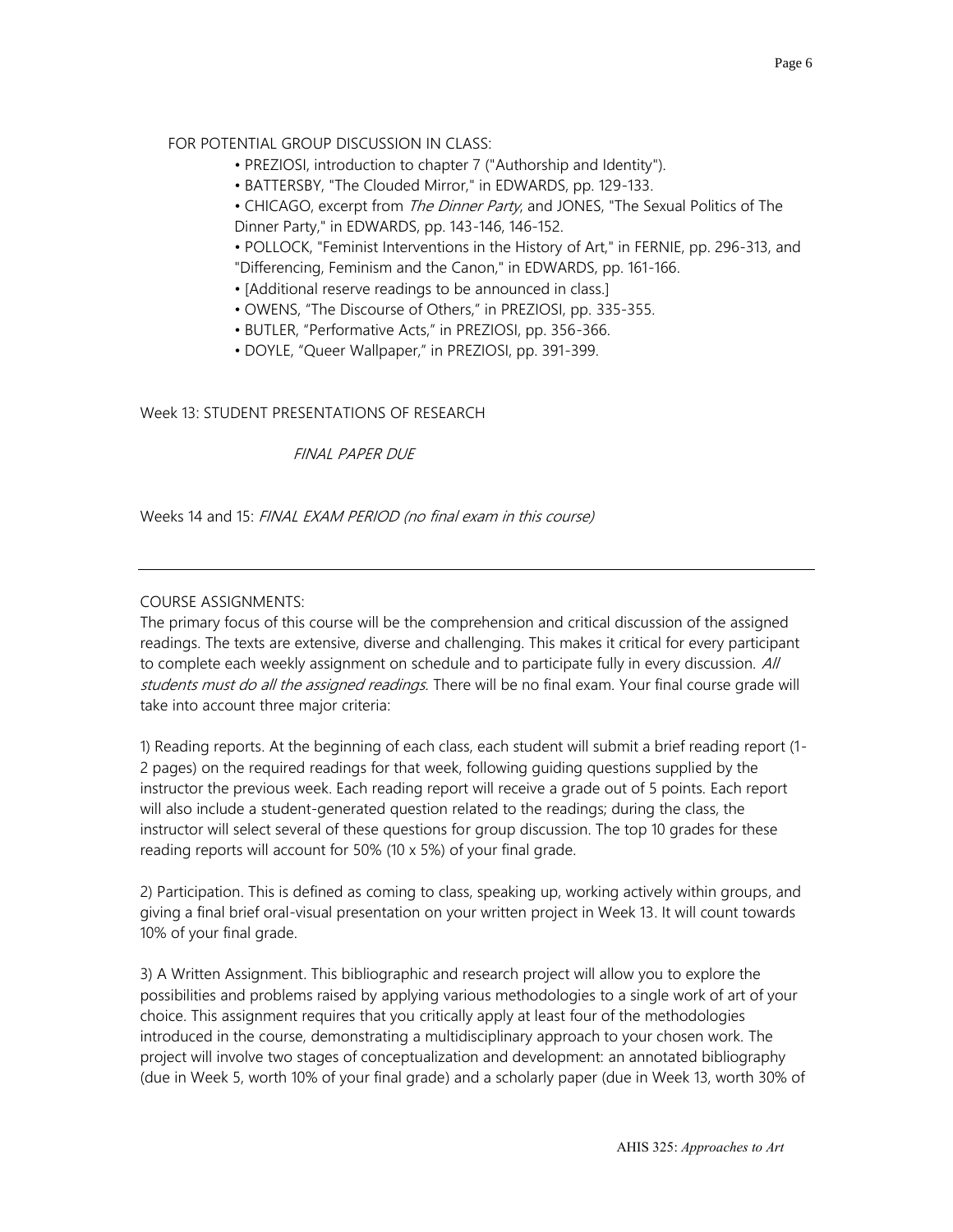your final grade). The paper should be at least 12 pages (3000-4000 words) in length; details TBA. In total, the paper will account for 40% of your final grade.

#### EVALUATION PROFILE:

| 1. Reading reports    | $10 \times 5\%$ each = 50%                 |
|-----------------------|--------------------------------------------|
| 2. Participation      | 10%                                        |
| 3. Written Assignment | 10% bibliography $+30\%$ final paper = 40% |
|                       | $T - 1 - 1.4000$                           |

Total: 100%

GRADING PROFILE:

| A+=90-100% | $B_+ = 77 - 79\%$ | $C + 57 - 69\%$ | $D = 50 - 59%$ |
|------------|-------------------|-----------------|----------------|
| A =85-89%  | $B = 73 - 76\%$   | $C = 63 - 66\%$ | $F = 0 - 49%$  |
| A-=80-84%  | $B = 70 - 72\%$   | $C = 60 - 62\%$ |                |

#### Grading Criteria ('Rubric'):

An A paper is EXCELLENT. It is insightful and incisive, showing sophisticated and original thinking. It amply fulfills all the demands of the assignment, is thoroughly researched and elegantly written. It will have a clear, engaging and plausible thesis, a logical flow of ideas in the form of paragraphs with relevant topic sentences, and a persuasive conclusion. Transitions, grammar, spelling, word choice and use of citations are all excellent.

A B paper is GOOD. It fulfills all the demands of the assignment, is thoroughly researched and competently written. It presents relevant information, but may lack original thought or exploration. The thesis is generally clear and appropriate, but may not be insightful or well supported. Logical flow, transitions, grammar, spelling, word choice, citations and conclusion may not always be well handled.

A C paper is SATISFACTORY. It fulfills most of the basic requirements of the assignment, but is superficially researched and indifferently written and presented. The thesis may be confused, vague or unoriginal, and may provide little structure for the paper. Organization and logical flow may be haphazard and ineffective, and transitions, grammar, spelling and word choice may be deficient. Supporting evidence may be missing or irrelevant, quotations may be poorly integrated, and it may lack a real conclusion.

A D paper is a MINIMAL PASS. It is poorly researched, written and presented. It shows minimal effort on the part of the writer and little knowledge or understanding of the course material. It barely meets the most basic requirements of the assignment.

An F paper can be the result of a) neglecting to turn in the assignment at all, or b) not following the specific demands of the assignment, including formatting, deadlines and issues that need to be addressed, or c) demonstrating no knowledge or understanding of material covered in class, or d) handing in a paper that is so poorly researched, written and presented that it is not worth consideration, or e) plagiarism in part or in whole.

Further information on grading can be found in Capilano University's Calendar.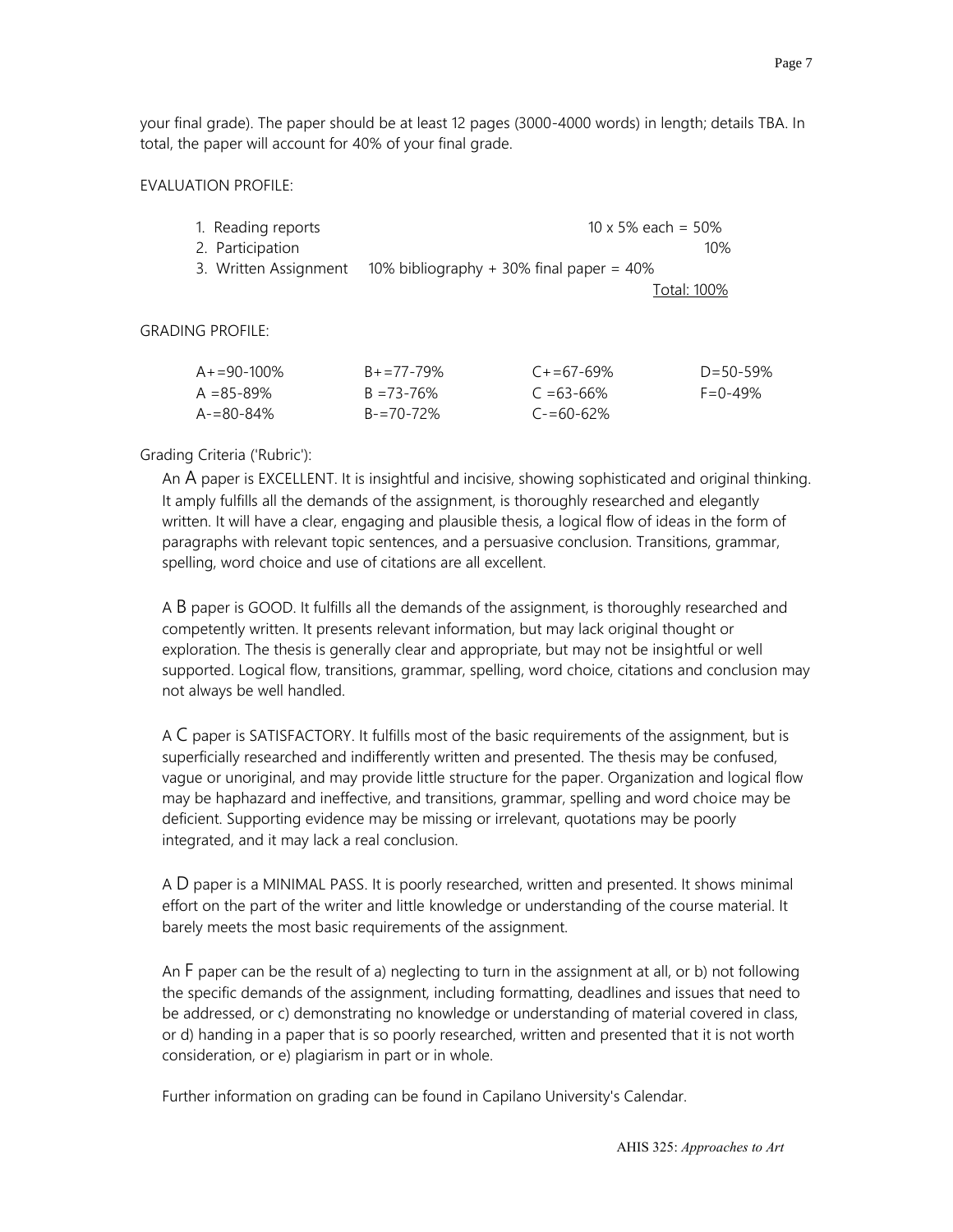#### Operational Details:

Capilano University has policies on Academic Appeals (including appeal of final grades), Student Conduct, Cheating and Plagiarism, Academic Probation and other educational issues. These and other policies are available on the University website.

#### Attendance:

Students are expected to attend all regular class meetings. Failure to attend class regularly will be noted and will inevitably result in poor grades.

#### Class Participation:

Class participants are expected to come prepared for each meeting, having done the required reading and assignments, and to participate fully in discussions and activities. As noted above, participation (coming to class, speaking up, working actively within groups) will be noted, and at the discretion of the instructor will be used to bump up a marginal final course grade to the next higher grade (e.g., C+ to B-). As per Capilano University's Student Conduct Policy, all participants are expected to conduct themselves so as to help, not hinder, their fellow students, staff, and instructors in achieving their common goals; you are urged to familiarize yourself with this Policy.

### Missed Exams:

Make-up tests are given at the discretion of the instructor. They are generally given only in medical emergencies or severe personal crisis. Students should be prepared to provide proof of inability to write the test on the scheduled date (e.g., a letter from a doctor).

#### English Usage:

It is the responsibility of students to proofread all written work for any grammatical, spelling and stylistic errors. Marks will be deducted for incorrect grammar and spelling in written assignments.

#### Incomplete Grades:

Given at the discretion of the instructor, an 'Incomplete' grade is generally granted only in medical emergencies or severe personal crises. It can be temporarily assigned only under the following conditions:

- 1. The Incomplete is satisfactorily arranged in advance with the instructor.
- 2. A specific date for the completion of the outstanding assignment(s) is mutually agreed upon.
- 3. There is a justifiable reason (e.g., illness, severe personal crisis) for not completing the work as scheduled.

#### Electronic Devices:

In order to minimize distraction and disruption, please note that handheld electronic devices (cellphones, smartphones, calculators, electronic dictionaries, music players, etc.), tablets and laptop computers may NOT be used in class or during examinations unless specifically authorized in advance by the instructor. During an exam, turn off all such devices and remove them from the desk.